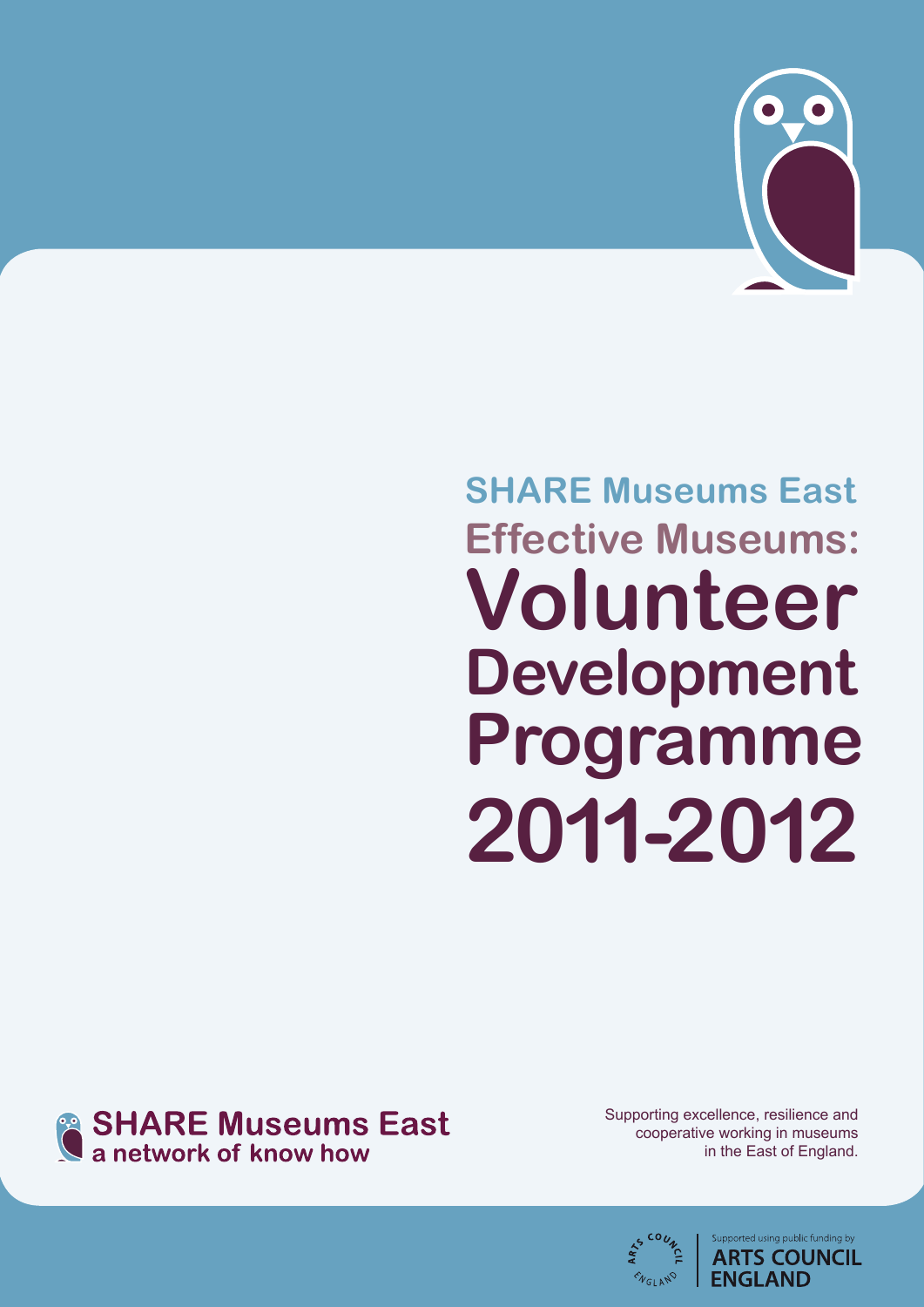



 *Participants in the Volunteer Development Programme.*

# **Supporting museums in the East of England to plan and develop volunteer involvement**

A Report by: Linda Brandish Volunteering Development Adviser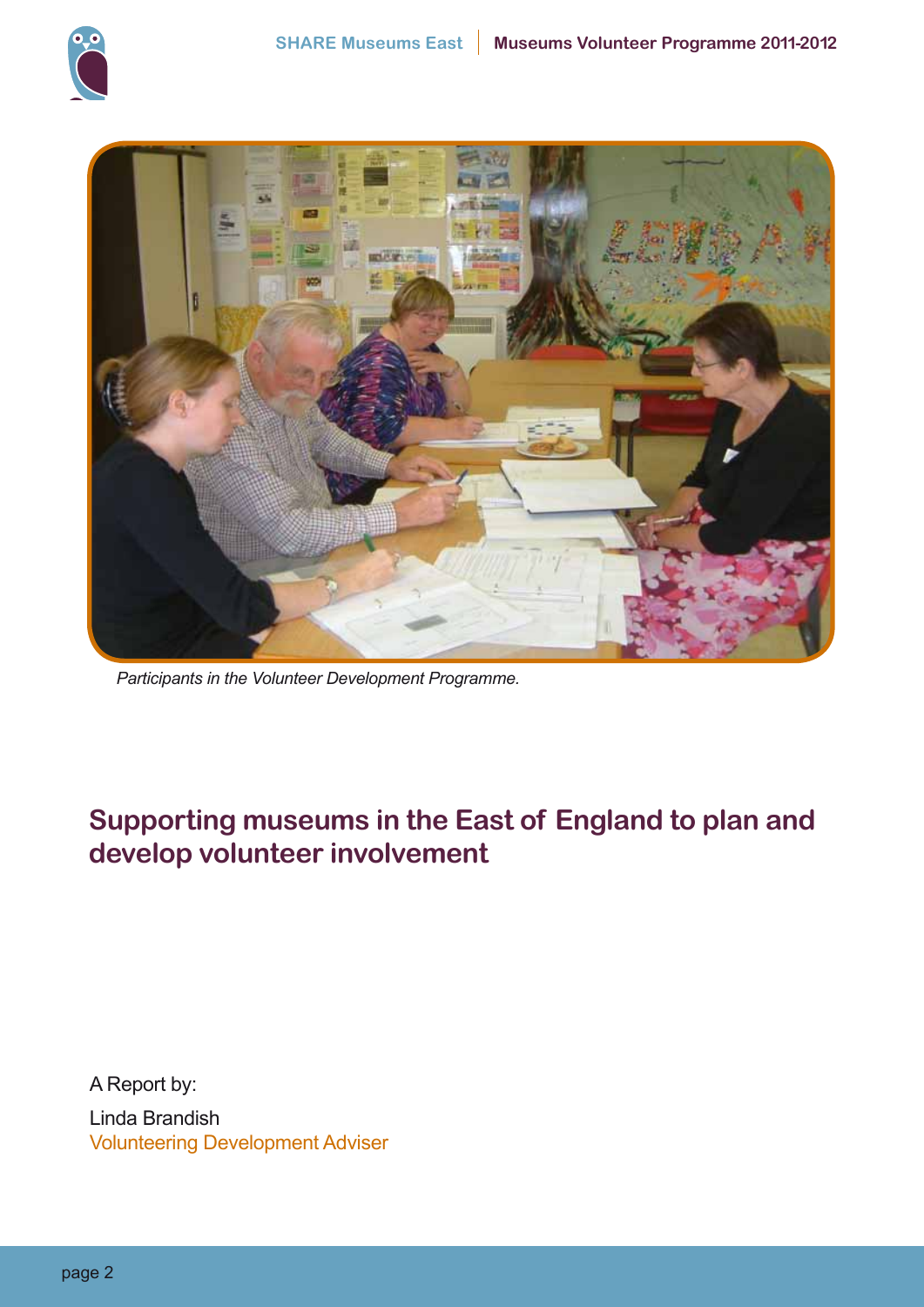

| <b>Contents</b>                  | Page |
|----------------------------------|------|
| <b>Introduction</b>              | 4    |
| Approach to workshops            | 5    |
| <b>The Volunteer Lifecycle</b>   | 6    |
| <b>Planning for volunteering</b> | 7    |
| <b>Selecting volunteers</b>      | 8    |
| <b>Retaining volunteers</b>      | 10   |
| Impact of the programme          | 12   |
| <b>Resources</b>                 | 13   |
| <b>Acknowledgements</b>          | 13   |

SHARE Museums East is the museum development programme for the East of England funded by Arts Council and managed by Norfolk Museums and Archaeology Service.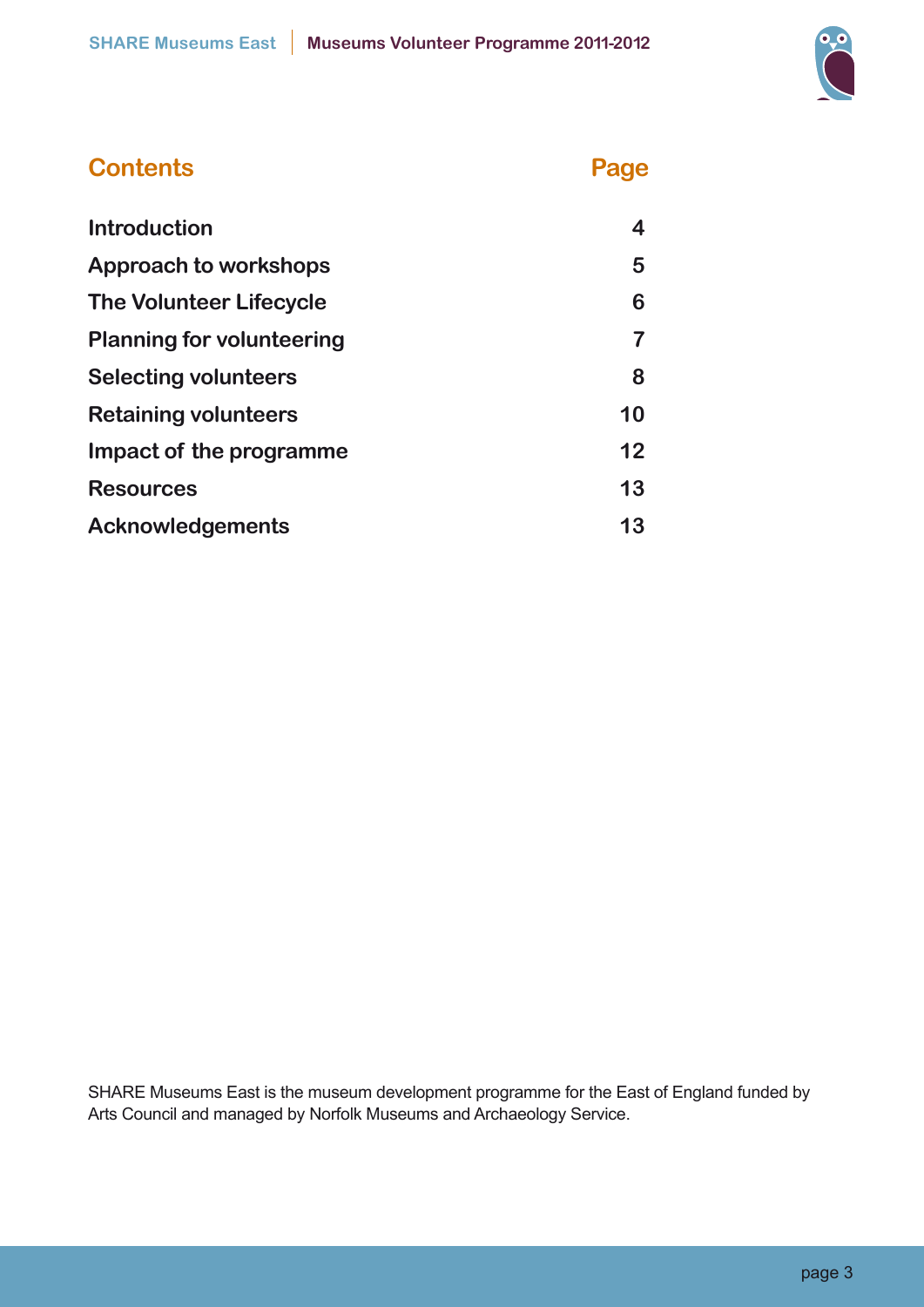

## **Introduction**

Volunteers are vital to the work and success of many museums. People volunteer for a variety of reasons but they are all a valuable part of the museum workforce. So that both sides gain the most benefit from this relationship museums need to actively manage, encourage and develop their volunteers.

The aim of the Volunteer Development Programme is to support museums to develop holistic approaches to recruiting, managing and involving volunteers by:

- encouraging participants to think about how they recruit and manage volunteers and how they might develop this to meet future needs
- supporting participants to identify and plan practical actions that they can take forward in their museum
- providing participants with a forum to share experiences and challenges and to learn from each other.

Museum participants attend 3 workshops based around a Volunteer Lifecycle Model which includes three main strands: planning for volunteering, selecting and retaining volunteers. Participants review their strengths and identify areas for improvement which form an action plan for their museum.

Participants are encouraged to attend in pairs from each to museum so that they can support each other to take the learning back to their organisation and implement the planned changes. They are invited to a further workshop three months later to share their successes and challenges and to update their action plans.

The programme was developed and piloted in 2010-11 with a further four programmes in Norfolk, Cambridgeshire, Suffolk and Hertfordshire/Essex in 2011-12. So far 26 museums have taken part including independent, volunteer-run, local authority and university museums. The evaluation of the programme shows that it has had a positive impact on individuals, museums and their visitors.

**"***I would like to say how valuable I believe this volunteer development programme has been in making a real difference to standards across the county. I think the course has been especially helpful bringing together such a wide range of museums to share their experiences, talk through ideas and solve problems together.***"**

Museums Partnership Officer, Cambridgeshire Museums Advisory **Partnership** 

The programme forms part of the **SHARE Museums East** development programme for the East of England funded by Arts Council and managed by Norfolk Museums & Archaeology Service, it was commissioned in partnership with county museum development officers. It was developed and facilitated by Linda Brandish, an experienced trainer in volunteer development.

This booklet provides an overview of the programme and its impact so far.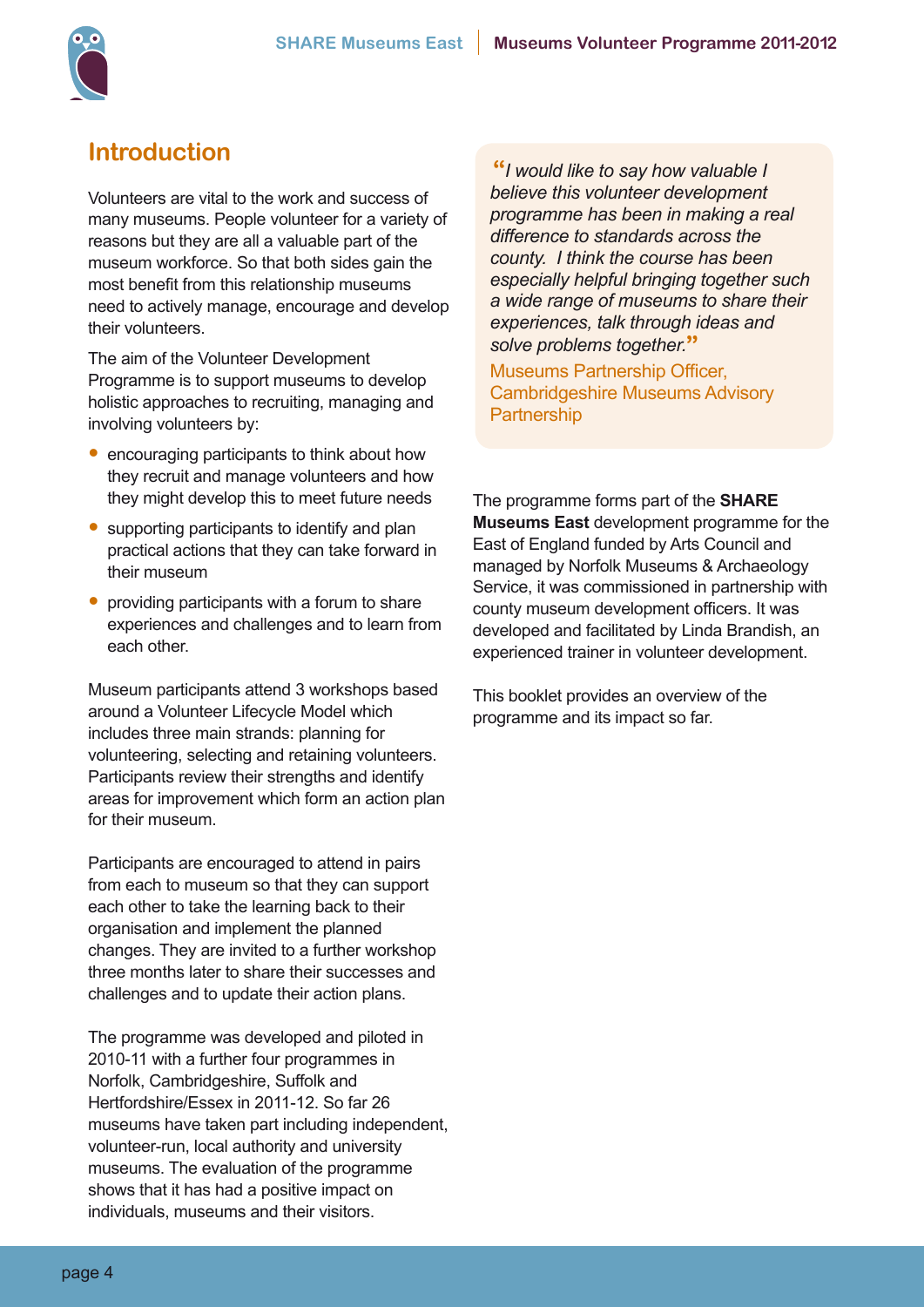

# **Approach to workshops**

It is an important aspect of the programme that the workshops were not designed to tell participating museums how to manage their volunteers but to provide a forum that offered support and facilitated discussion so that everyone could share ideas about what good volunteer management looks like and feels like and how it might enable museums to implement exciting new plans and ideas.

Often in the day to day running of a museum participants had very little if any time to stop and think specifically about volunteers beyond who was in that day. A lot of museums felt guilty that they were not able to devote more time to volunteers to develop their skills and involve them in future planning.

It was acknowledged that museums now need to operate a stronger business focus in their management model and that volunteers are at the centre of this. Therefore gaining back more control over what volunteers do, and importantly, how they do it, is crucial if museums are to survive and compete in their local heritage sector, both for visitor numbers and for funding.

It is also important to note that most volunteers are fantastic. The time, skills and passion they offer is invaluable and museums do not want to undermine that or lose it. If they can channel that passion volunteers can help museums move forward, deliver their business plan, develop their visitor offer and engage more deeply with their community.

Well managed volunteers allow museums to do much more than just open the doors. They are a vital link to the community and can be their best ambassadors. Museums need to support and cherish the good ones and manage the not so good.

Many museums were also keen to look at how they can introduce a greater diversity to volunteering acknowledging that this could impact positively on visitors and the local community.

It was also acknowledged that many participants in the programme have taken on a co-ordinating role at their museum, whether paid or unpaid, without having formal people management skills and in some cases without the expectation that they would be line managers of an often very diverse group of volunteers. Volunteers of widely varying ages (14 – 92 at least) and backgrounds bring with them a varied assortment of attitudes, skills and expectations.

The background experience of participants was varied: a mix of volunteers and paid staff, from a wide variety of organisations including small volunteer-led museums to larger local authority museums. This mix provided a good basis for sharing and discussion.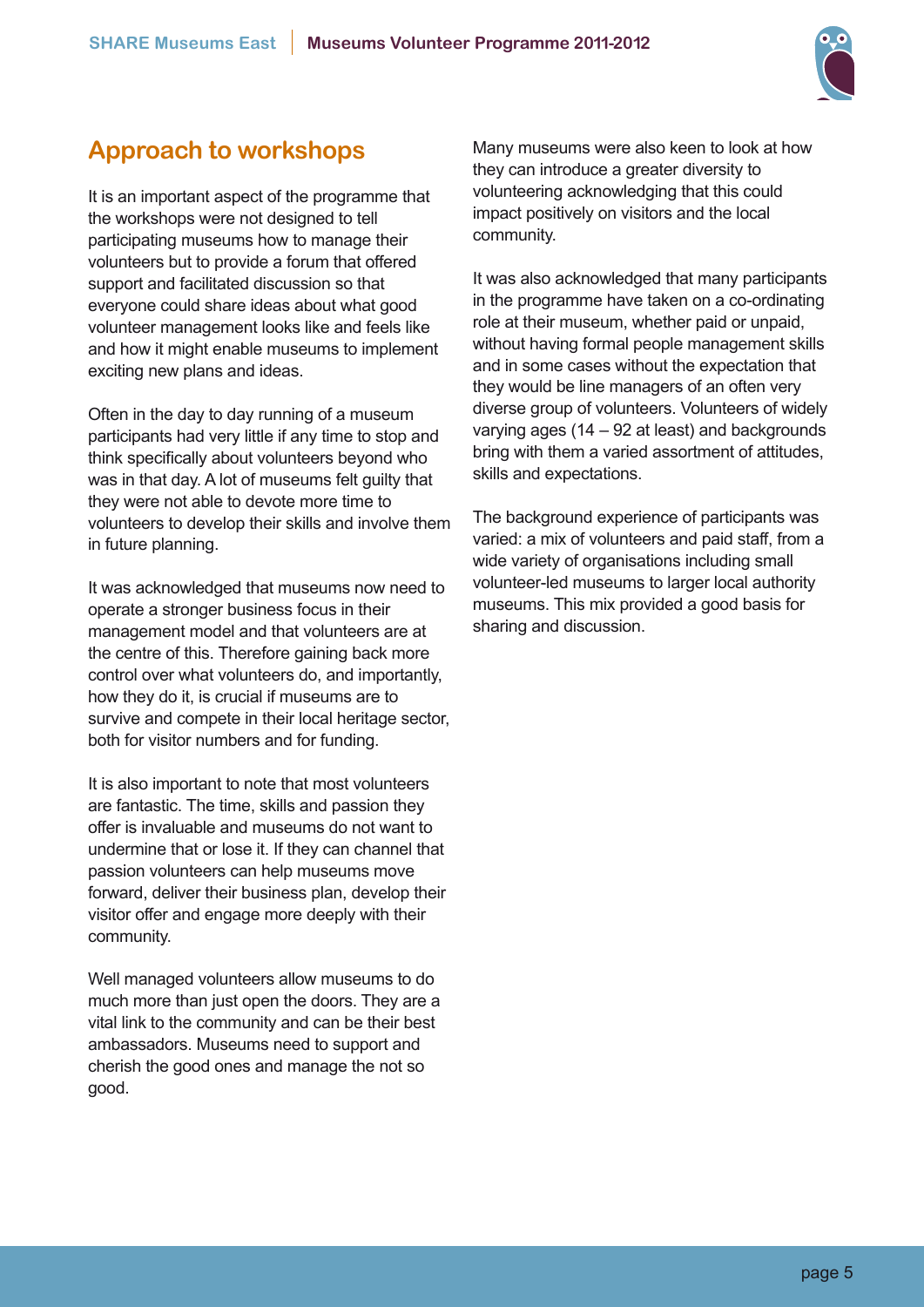

## **The Volunteer Lifecycle Diagram**



#### **Why use the lifecycle model?**

The lifecycle model is not comprehensive but provides a logical framework for thinking and planning for the main issues and stages of volunteer involvement: planning, recruiting and retaining volunteers. Each section allowed the museums to address the most important issues arising plus good governance, audience development, volunteer experience and community engagement. By thinking in this way it's perhaps easier to include and integrate volunteers and volunteering much more into the everyday running of the museum and future plans.

The model breaks down the overall, possibly daunting task of reviewing and updating a volunteer strategy into 'bite sized chunks'.

Participants discussed and acknowledged that volunteer management impacts on every area of a museum's work and is therefore a fundamental part of their role.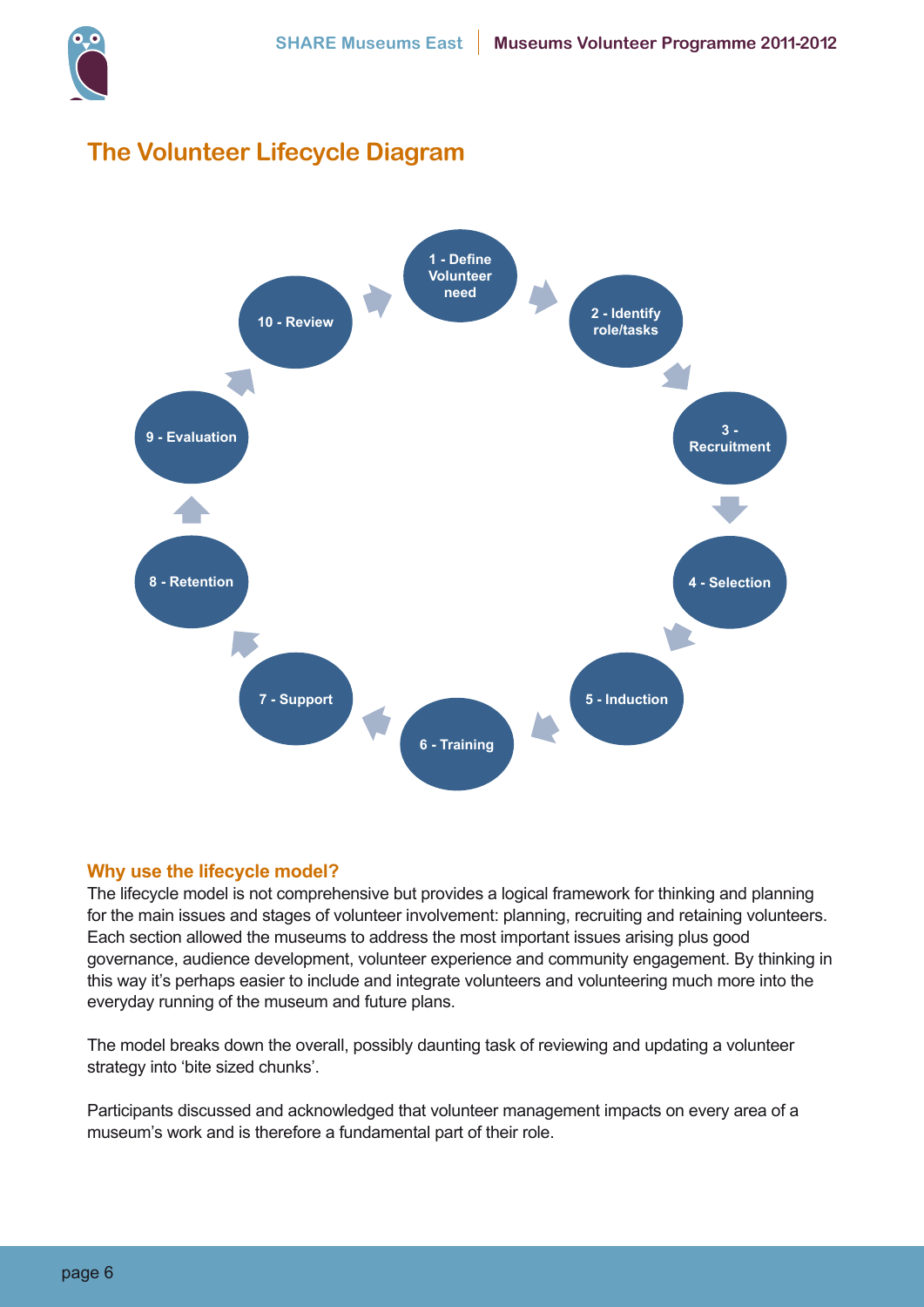

## **The Volunteer Lifecycle: planning for volunteering**

The workshops started by exploring one of the basic concepts that underpin volunteering strategy, and affects the experience volunteers have and ultimately impacts on the visitor experience, taking time out to plan.

#### **Why plan?**

Museums are often short staffed and very busy and almost all the participating museums agreed that they often gratefully 'grab' anyone who expresses an interest in becoming a volunteer without too much planning or process. The priority is often having the right number of people to enable the museum to open. It was acknowledged that this sometimes led to having volunteers who were not always able to work in the way museum staff wanted or to adapt easily to change.

Planning can start by asking just two main questions.

- Why do we want to involve volunteers in our museum?
- What do we want them to do?

Traditionally the answers might have been;

So that we can open and to stop visitors touching exhibits

However most participants felt that museums had moved on from this and that they needed their volunteers to interact more with all visitors, to encourage them to enjoy the exhibits and leave them with a desire to return.

Planning for volunteering has also become a focus for museums seeking to renew or obtain Accreditation which requires a basic level of volunteer management processes and documentation.

#### **Setting a vision**

Each museum was asked to come up with a vision that defined volunteering for them. Just a sentence or two that could be understood by, and shared with, other staff and volunteers and against which all future plans could be tested to ensure that volunteering and the impact on volunteers are always considered.

The simplest was:

'Volunteers are at the heart of what we do'

Few words but powerful and showing a clear focus.

With a vision to work to and an idea of why they wanted to involve volunteers, the museums were then able to move on and identify the roles they needed to create and fill to deliver their plans and importantly what skills would they need and what type of person might they be looking for.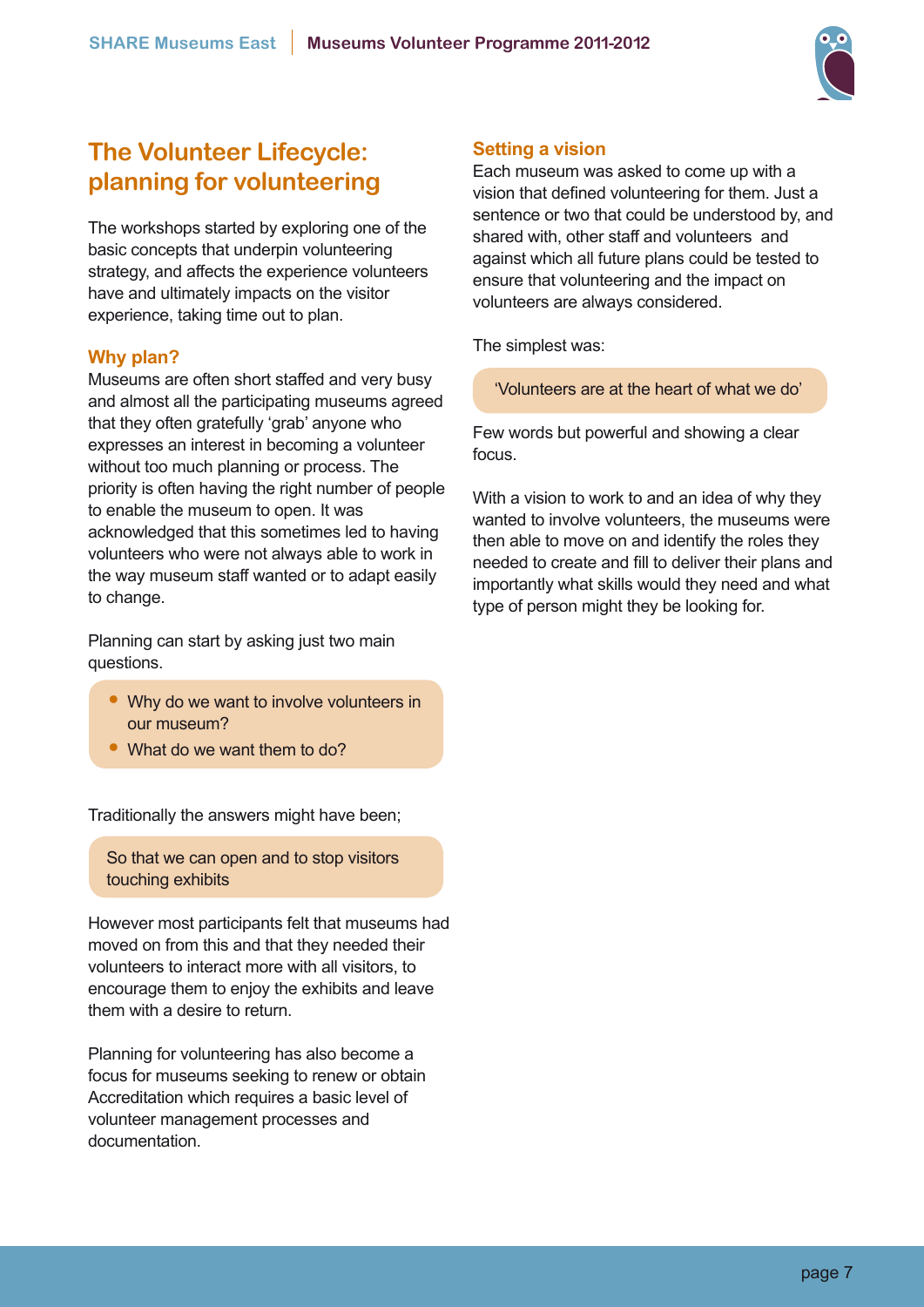

## **The Volunteer Lifecycle: selecting volunteers**

You can select volunteers and it's ok to say no if you don't have a vacancy or someone is unsuitable.

Once you feel confident with this it becomes easier.

Many museums felt a little uncomfortable with this at first and were worried that they don't get enough applicants to be 'fussy' however group discussions on some of the issues that arise if you 'grab' and do not have a robust selection process alleviated most worries.

**"***Enquiries from potential volunteers are now more focussed and they are more aware of what is expected from them.***"**

**"***I now feel more in control, proactively utilising volunteer time rather than being managed by them.***"**

#### **Role profiles**

Participants discussed the reasons why it's important to set out clearly who you need, what you want them to do and what you expect from them. There was some initial worry that volunteers would not accept such a 'business-like approach' The group was asked to discuss what might happen if they did not clearly manage expectations at the outset.

Several participants shared examples of issues arising such as volunteers not understanding what attitudes were expected, the range and responsibilities of the role they were undertaking and when they were expected to turn up.

**"***More staff are now supervising volunteers – not just me!* **"**

**Advertising roles** outside of the museum was new to many participants. They were asked to think about how this could be done and shared experiences and thoughts as to how they might do this in the future.

Trustee roles in particular caused a lot of discussion and a general agreement that wider advertising of these roles could attract the more diverse range of specialist skills that are needed to ensure each business area is represented.

**"***New posters and leaflets allowed us to advertise in different communities enabling us to increase the number and diversity of our volunteers.***"**

**Application forms** existed in most museums but nearly all agreed that they needed to look at this again to ensure relevance and to check that they were used consistently for every applicant. Participants looked at sample forms and those museums who had recently revised their volunteer literature kindly agreed to share their work with others via the SHARE Museums East website.

#### **References**

There was some consternation that asking for references would not be tolerated by volunteers and cause extra work. Museums who already ask for references shared their thoughts: they want to know more about who is volunteering and needed another opinion as to suitability, especially where the role involved working with children or vulnerable adults. They saw it as a means of reassurance similar to safeguarding checks/CRB.

The groups were also keen to discuss the potential fallibility of such measures but agreed that they could only do so much and could see that in the event of a problem they could prove that they had tried to limit potential risk.

**"***The recruitment process is now a lot more professional.***"**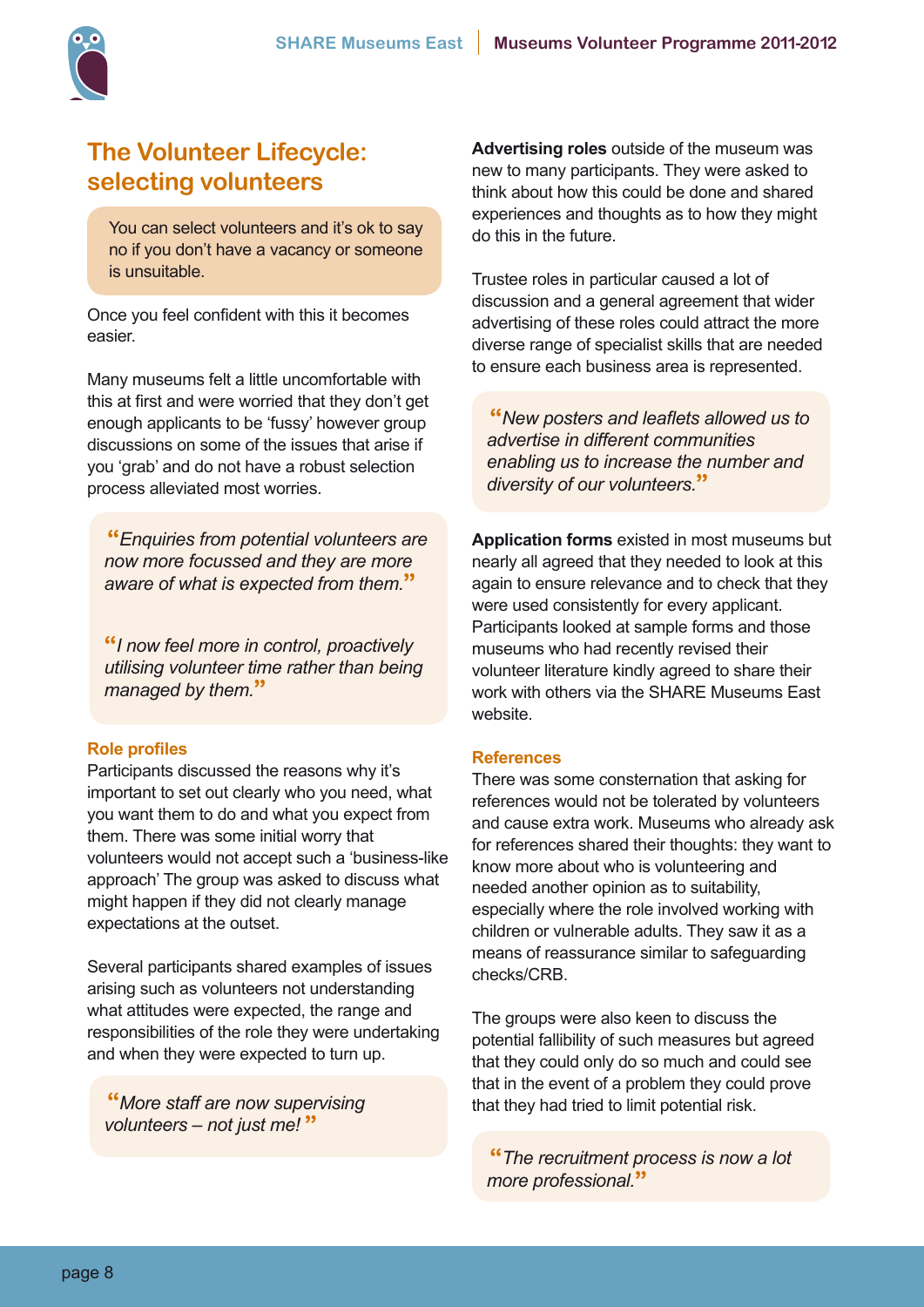

#### **Interviews**

In almost every museum a discussion is held with potential volunteers although it is seldom called an interview. The group were encouraged to think about what questions they might want to ask and how they might bring consistency to this part of the selection process. Some ideas were:

- have more than 1 interviewer
- involve volunteers in interviews
- offer a trial volunteer session
- ask consistent questions
- make and keep written notes of interviews.

#### **Selection**

Most museums had never declined a volunteer offer. Some felt that museums have a duty to encourage volunteer participation and should find a role for all.

Where this arose the groups were asked to consider the implications of taking all comers and to discuss the popular premise 'volunteers are free'. A few museums started off supporting this premise and some lively debates were held.

Identified costs included:

- Training time
- Tea/coffee and especially biscuits and cake
- Travel expenses
- Equipment
- Dealing with volunteer issues.

It became clear to most that the budget implications of having volunteers are considerable and that selecting the right person for the right role was crucial. There was however also an acceptance that some museums wanted to include volunteers from the local community who may not always totally fit their defined criteria and that this could be accommodated in a well thought out volunteering strategy.

**"***We have changed the recruitment process to include an application form, role descriptions, interviews, induction and a volunteer agreement.***"**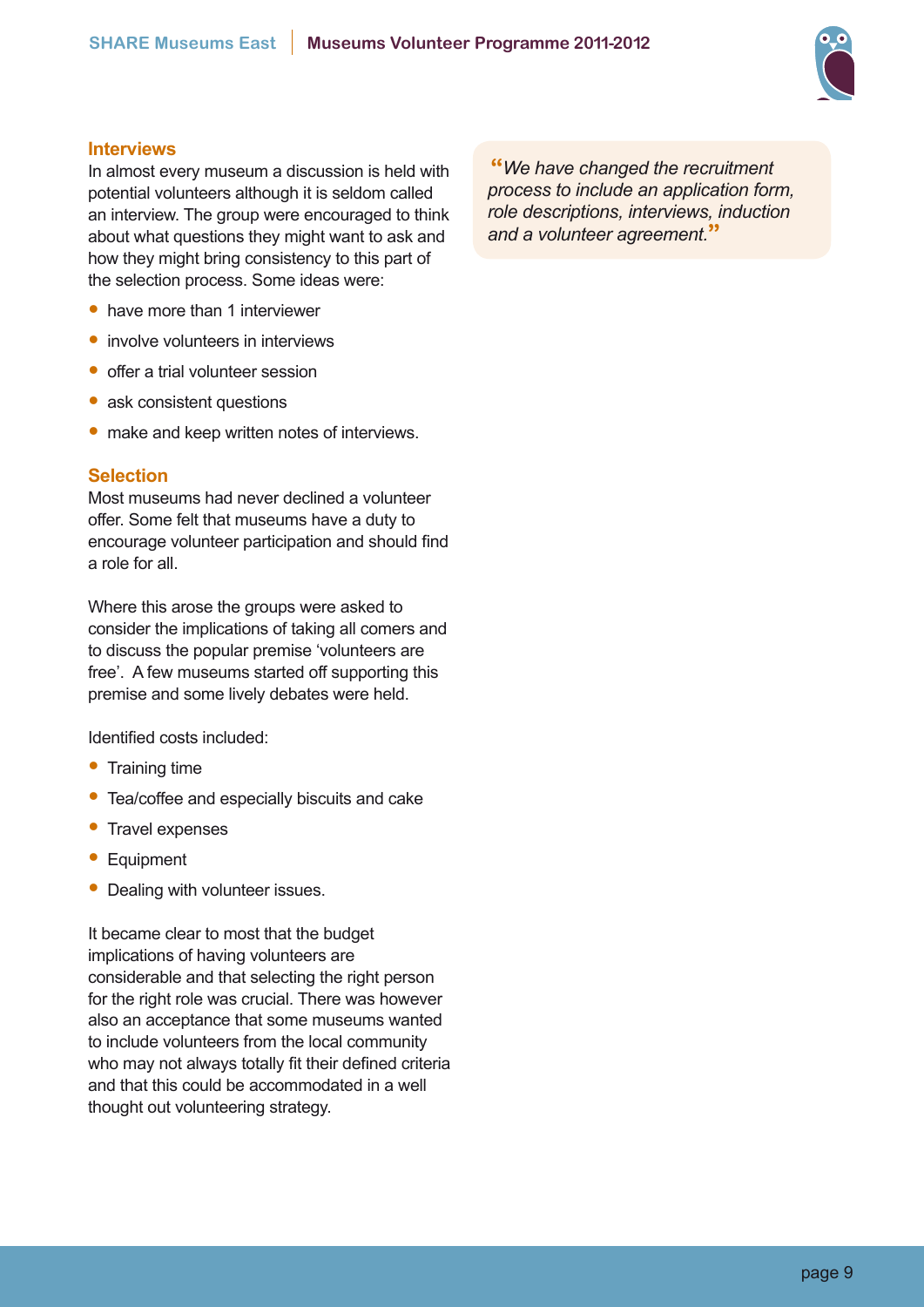

## **The Volunteer Lifecycle – retaining volunteers**

This is perhaps the best part of the lifecycle as once a museum has the right number of volunteers with the right attitude and skills it can achieve a huge amount.

It's easy to focus on getting the volunteer and not so much on keeping them and allowing them to develop and contribute fully to museum life.

**"***We have asked all volunteers to suggest ways of improving the museum.***"**

Most participants admitted that they felt they could provide more in the way of induction and developmental training for volunteers. The most common reasons for this not always happening at present were:

- It takes up too much staff time
- It takes up too much volunteer time
- Access to training
- Lack of money
- No time to really think about it and plan
- Lack of realisation re Health & Safety requirements

**"***Introducing a volunteer forum has improved communication and helped empower and involve our volunteers.***"**

**Induction** is crucial as it's the best time to impart organisational culture and set expectations. Participants were asked to think about what should be included and agreed that if a proper induction did not take place there were the following dangers:

- H&S requirements are not met
- Safety of staff, volunteers and visitors is compromised
- Security of the collection is compromised
- Volunteer does not feel comfortable and included
- Knowledge gaps may be filled with incorrect information
- Volunteer will not fully understand the role
- Volunteer will not fully understand the aims and culture of the museum
- Visitor experience will be compromised
- Volunteer cannot act as a good ambassador

#### **Training**

Many of the points identified by participants for induction are also relevant to a lack of, or inadequate, training. By contrast relevant training can hugely support and enhance the work of staff and allow much more progress towards achieving the plans of the museum. It is also welcomed by volunteers who are keen to learn new skills and demonstrate them in the right environment.

Participants identified that, especially in the current economic climate, skills learned as a volunteer can often be transferred easily to the external job market. Therefore more volunteers are coming forward who may not always be looking for the same type or length of long term volunteering experience as in the past. Some interesting discussions were had around this and some of the following comments, both for and against should be shared:

- I don't have time for short term volunteers
- Museums have a social duty to help in the current job market
- People who don't stay long won't fit in
- Short term volunteers with good skills are fantastic for specific time defined projects – we get a good job done and they have something valuable to put on their CV.

**"***We have now got the skills, knowledge and facilities to know how best to recruit volunteers and most importantly maintain their interest.***"**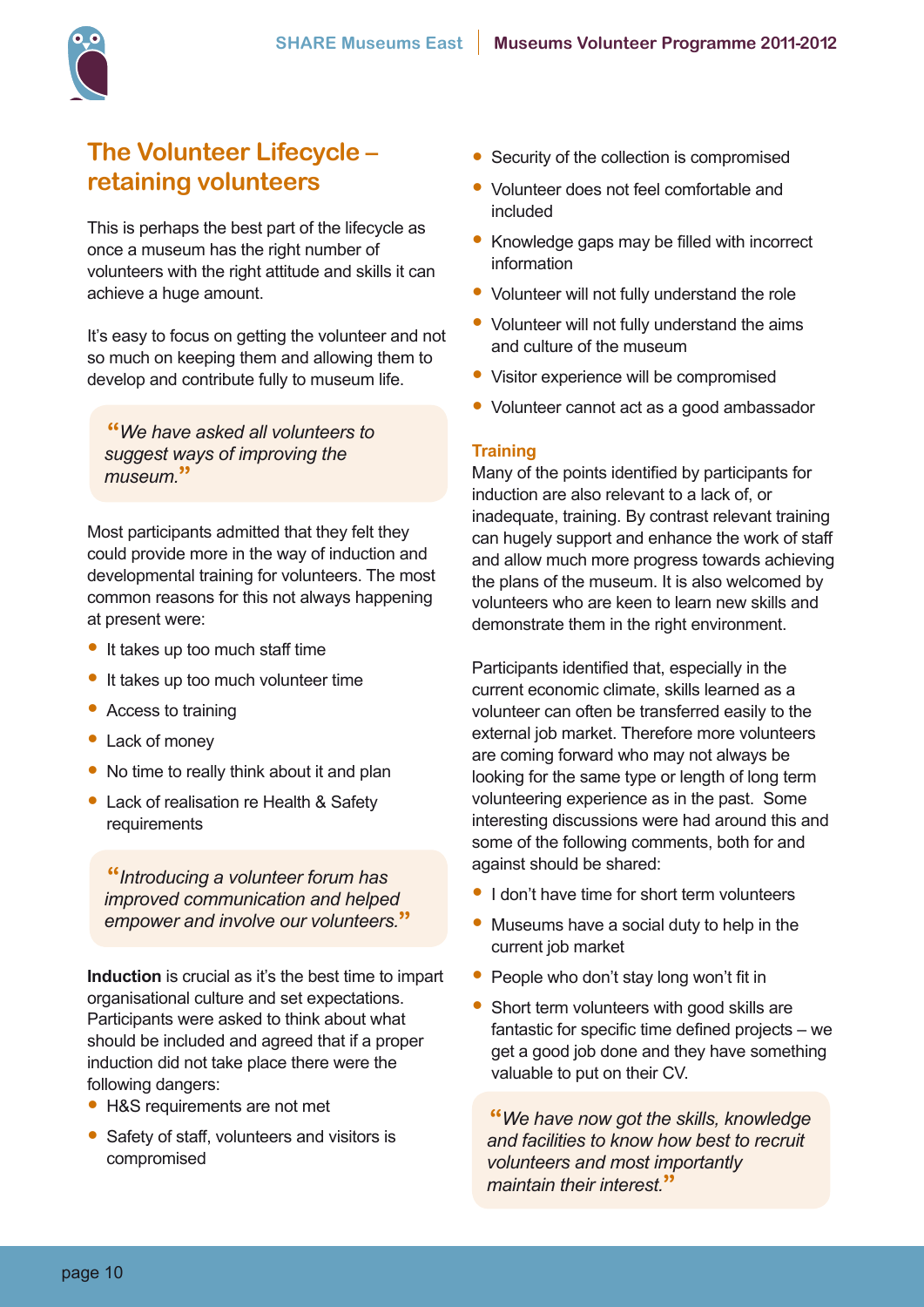

**Reward** is a difficult area as many museums simply do not have sufficient funds for day to day costs. However it is crucial to budget for volunteering. A well written business plan that incorporates how a museum volunteering strategy can support and enhance the work of paid staff, or in the case of volunteer led museums enable it to exist, will highlight that money spent on volunteering is money well spent.

Most participating museums could not afford to reimburse volunteer travel costs but all tried to offer social events. Some good examples of low or no cost reward were suggested:

- Access to behind the scenes areas and artefacts
- Learning sessions
- Long service badges/certificates
- Visits to other museums to "fact find"
- Birthday and Christmas cards
- Bring your own food socials
- A museum display to thank volunteers and showcase what they have achieved.

It was acknowledged that one of the best forms of reward is actually the most simple – to welcome volunteers at the start of their session and to say thank you at the end. Volunteers do understand that money is tight and to simply understand that their contribution is valued and where they fit in is often enough reward. Everyone agreed that cake and good biscuits are essential and if you can only afford one thing this is probably it.

A discussion also identified that in the current economic climate volunteers may be looking for different forms of reward:

- CV enhancement
- Work experience
- New skills
- Support to return to work following illness.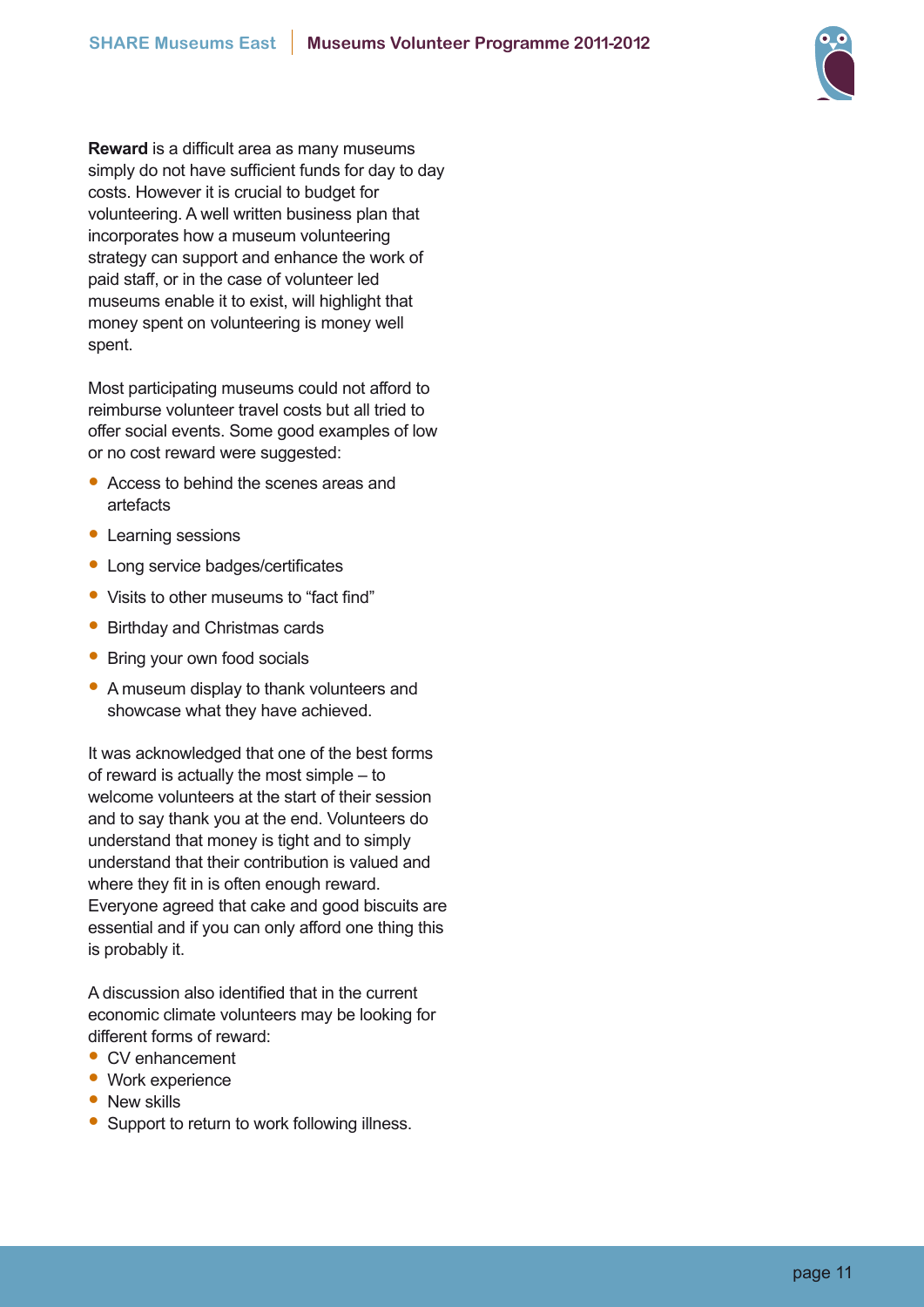

### **Impact of the programme**

All participants were asked to provide feedback at the end of the programme based on the impact of the programme in the following areas:

- Changes they had been able to make within their museum
- The impact of the programme on, themselves, the museum and their visitors.

The feedback was overwhelmingly positive and reflected the commitment and hard work they had put into attending the programme and keeping up with the challenges they set themselves at the end of each session.

The benefits of participation seemed to touch every area of museum life and to really put volunteering at the heart of each museum with a positive effect on workforce capabilities ( paid and volunteer), visitor engagement and enjoyment, empowerment to effect change, integrity, professionalism and reputation in the local community. It also supported Accreditation by highlighting good practice, suggesting processes and encouraging planning.

One of the highlights for me as the facilitator was to see how participants grew in confidence throughout the sessions as their understanding of volunteering grew and they felt more supported and empowered to make the changes needed.

The quotes that follow reflect some of that positivity:

**"***This programme has given me the confidence and knowledge to understand best practice in volunteer recruitment and management.***"**

**"***The programme offered a good networking opportunity, giving the chance to share experiences and advice.***"**

**"***the programme has set a precedence for forward thinking/planning and provided the tools to act up these plans.***"**

**"***supports me when introducing ideas to the committee.***"**

**"***visitors seem happier with our new front of house roles.***"**

**"***we can offer increased scope and quality of visitor activities.***"**

**"***it's a catalyst for change.***"**

**"***improves the council's heritage offer.***"**

**"***better understanding of other museums' work across the region and realise we all have similar challenges with volunteers.***"**

**"***this has made staff more aware of the importance of volunteers and what we could potentially achieve.***"**

**"***an excellent opportunity to meet others and make big changes.***"**

**"***helped promote a good working relationship with our friends group.***"**

**"***helped me adopt a new forward thinking approach.***"**

**"***visitors will benefit from more focussed and informed volunteers.***"**

**"***we offered training to volunteers in delivering Reminiscence for well-being and we have now doubled the members of our Community Outreach team (which includes a town councillor) to cope with the demand for this service.***"**

**"***Those who have undertaken the programme and are submitting Accreditation returns are finding it is a great help when looking at the section referring to the workforce and appropriate procedures.***"** Museum Development Officer